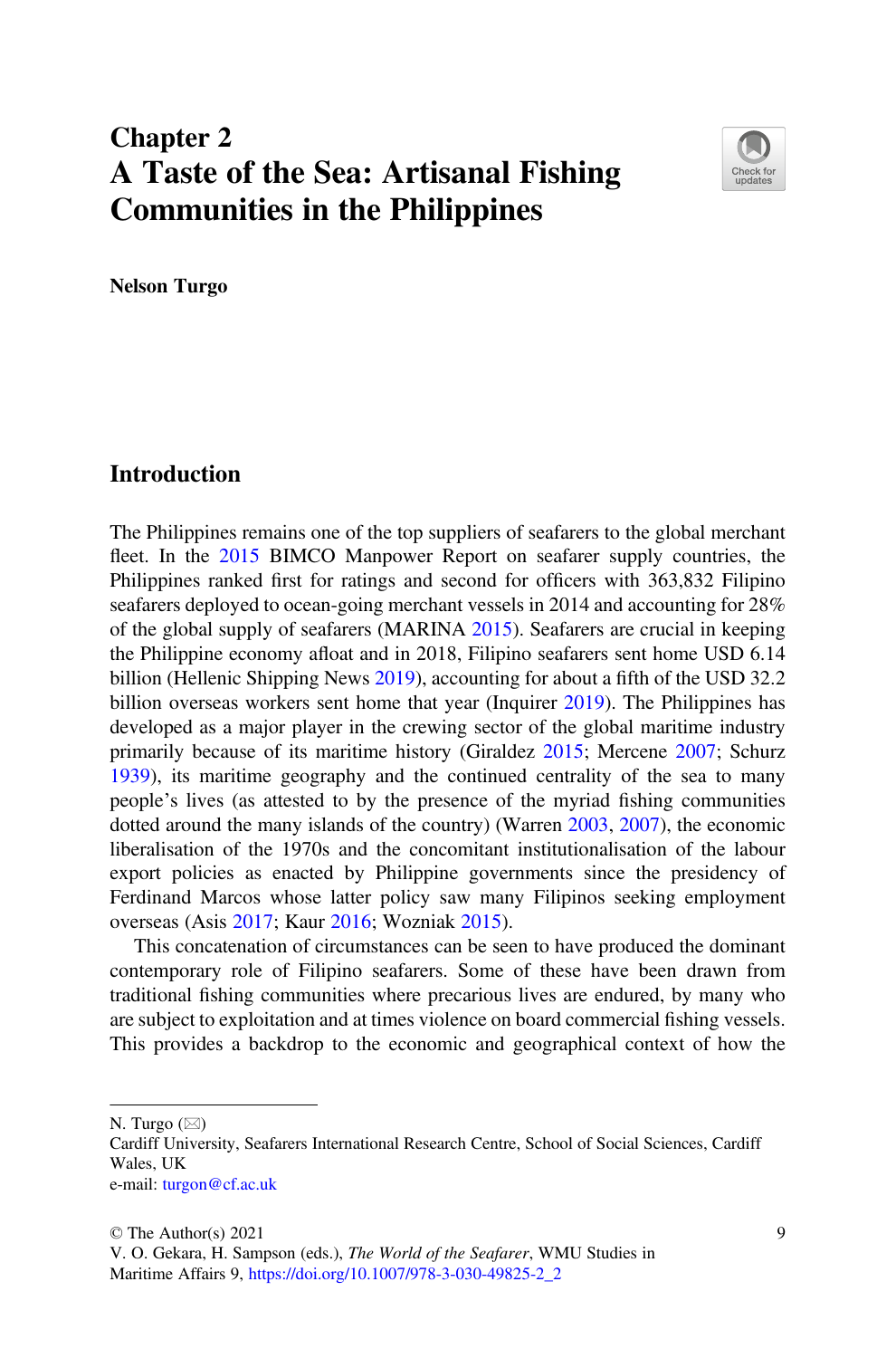Philippines became a leading provider of seafarers to the world. This chapter reviews the existing literature on the topic including international and Philippine government reports and statistics on seafarers and the maritime industry. Previous interviews with fishermen and data from fieldwork in the fishing community which contributed to a PhD thesis by the author are also used.

#### The Importance of the Sea

As an archipelago of 7107 islands, the Philippines has an extensive coastline of 17,460 km in length and about 26.6 million ha of coastal waters and 193.4 million ha of oceanic waters. The country exercises authority over 2.2 million square kilometers (or 220 million ha) of territorial ocean waters including its Exclusive Economic Zone (EEZ) (BFAR [2014\)](#page-10-2). Prior to colonization, the sea and bodies of inland waters provided a means of transportation and trade for indigenous people.[1](#page-1-0) All over the country, archaeological finds attest to the extensive connection of the archipelago to ancient kingdoms like Siam (now Thailand) and the Middle Kingdom (now China) and the far-reaching travels of the native people to other ancient realms like Srivijaya (largely in what is now Indonesia) (Corpuz [2005](#page-11-2)). In Butuan in Agusan del Norte (a province in Mindanao, one of the Philippines' three major island groups) massive wooden boats called 'balangay' pre-dating the arrival of the Spaniards by hundreds of years, were unearthed in the 1970s, clear testimonies to the mobile ways and sea prowess of the ancient Filipinos (Clark et al. [1993](#page-11-3)). By riding the crest of waves in their wooden boats, they established connections to their Southeast Asian neighbours, learnt of their cultures and imbibed their ways of life (Warren [2003](#page-13-1), [2007\)](#page-13-2). Later under the rule of Spain, from 1815 onwards Philippine products were sent to the Spanish empire via Mexico in what historians call the galleon trade. In this intercontinental exchange, many Filipinos served as crew and had a taste of foreign cultures and the joys and perils of life on board (Aguilar [2012](#page-10-3); Guevarra [2011;](#page-11-4) Mercene [2007\)](#page-12-2). When the Philippines became a US territory at the beginning of the twentieth century, Filipinos were recruited to serve in the US Navy. In 1903 just nine Filipinos were recruited to join the US Navy; but by the First World War their number had risen to 6000 (Aguilar [2012](#page-10-3), p. 384). Given this continuing engagement by Filipinos with the sea across time, it is not surprising that Filipinos have come to dominate employment at sea, bringing with them hundreds of years of sea-going tradition and culture.

In addition to travel, the sea has presented a myriad of opportunities to Filipinos providing the means to barter with people in other locations as well as furnishing them with a much-needed regular diet of protein for everyday sustenance. Thus,

<span id="page-1-0"></span><sup>&</sup>lt;sup>1</sup>The Philippines was never called by its present name until 1543 when the islands Samar and Leyte, two big islands south of Manila, were named after Prince Philip, Prince of Asturias, by the explorer Ruy Lopez de Villalobos and the name stuck until it referred to the entire archipelago.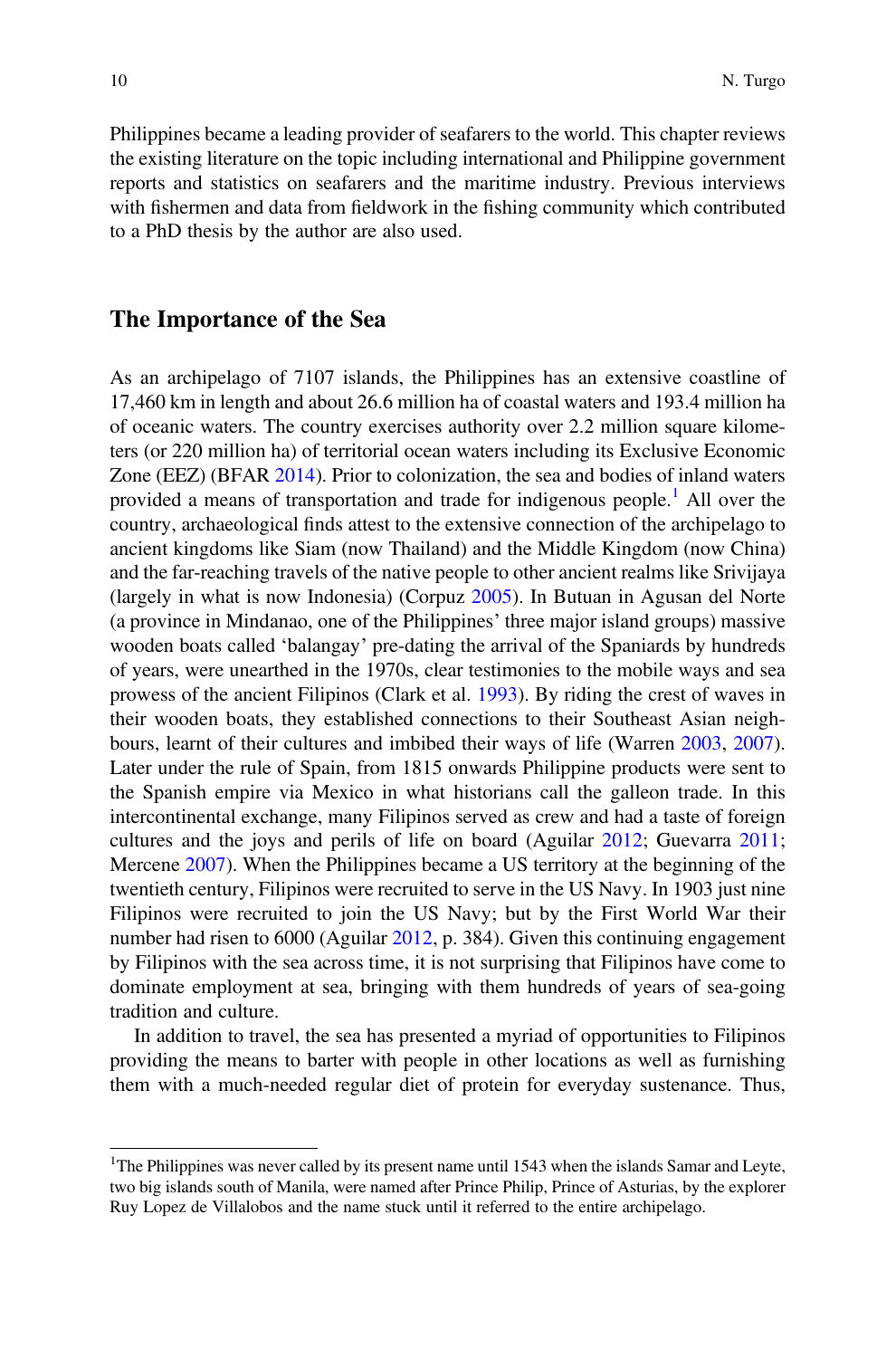fishing communities are a regular feature of many islands in the Philippines. Currently, it is estimated that there are over 1.5 million fishermen in the country whether large-scale (meaning commercial and on the high seas) or small-scale (within the municipal waters) (BFAR [2018\)](#page-10-4).

The Philippines is one of the major producers of fish in the world and in 2016, it ranked 10th amongst the top fish producing countries, with a total production of 1.87 million metric tonnes of fish, crustaceans, molluscs and aquatic plants including seaweed (FAO [2018](#page-11-5)). Some nine million more Filipinos indirectly depend on the fishing industry through fish trading, fish food production and the manufacturing of boats, fishing gear, and related products (PSA [2017\)](#page-12-4). In the fourth quarter of 2018, the fisheries sector contributed 8.9% to the country's GDP (DTI [2019](#page-11-6)).

Fishermen in the Philippines can be divided into two types. The first type comprises those employed by big fishing companies whose fishing vessels are engaged in commercial<sup>[2](#page-2-0)</sup> fishing outside the country's municipal waters. The second type is made up of small-scale fishermen whose fishing is limited to the country's municipal waters<sup>[3](#page-2-1)</sup> and could be characterised as 'subsistence', does not require fishing boats or whose fishing boats weigh not more than three gross tons (see also Kurien [1998,](#page-12-5) [2003](#page-12-6); Stobutzki et al. [2006\)](#page-13-4). In many cases, the former earn a monthly wage of PHP12-15,000 (USD250-315) a month with add-ons and bonuses depending on the volume of catch per fishing season<sup>[4](#page-2-2)</sup> while the latter's remuneration is governed by a system unique to the fishing industry called clear or broken lay (see also St Martin [2005](#page-13-5), [2007](#page-13-6)). The cited monthly income of fishermen aboard commercial fishing vessels is based on an assumed wage arrangement prescribed by the national government for fishermen working on commercial fishing vessels. However, reports state that in many cases, "fish workers" all over the country receive an average daily pay of between PHP150-180 (\$3.30-4)—way below the minimum wage set by regional wage boards for agricultural and non-agricultural workers in rural Philippines (Corpuz [2014\)](#page-11-7).

Poverty remains a constant defining feature of many, if not all, fishing communities in the Philippines (Eder [2005](#page-11-8); Guieb [2009](#page-11-9); Mangahas [1993](#page-12-7), [2000;](#page-12-8) Turgo [2010;](#page-13-7) Ushijima and Zayas [1994\)](#page-13-8). According to Pamalakaya (an NGO working for the welfare of fishermen in the Philippines) surveys conducted by the National

<span id="page-2-0"></span><sup>&</sup>lt;sup>2</sup>Commercial fishing involves catching of fishery species by passive or active gear for trade, business or profit beyond subsistence or sports fishing to be further classified as: 1. small scale with passive or active gear utilizing fishing vessels of 3.1 GT up to 20 GT; 2. medium scale utilizing active gears and vessels of 20.1 GT up to 150 GT; 3. large scale—utilizing active gears and vessels of more than 150 GT. Commercial fishers cannot conduct fishing activities within the 15 km municipal waters unless the local government concerned allows them from 10.1 km to 15 km. They can also operate in foreign or international waters. (Primer RA8550, p. 2).

<span id="page-2-1"></span><sup>&</sup>lt;sup>3</sup>Municipal waters as defined in Republic Act 8550 are marine waters 15 km from the coastline including streams, rivers, public forest, timber land, forest reserve or fishery reserve within the municipality except those under the NIPAS Law (BFAR [2015](#page-10-5)).

<span id="page-2-2"></span><sup>&</sup>lt;sup>4</sup>Targets are usually set by fishing companies and if these are met and at times surpassed, bonuses are paid to fishermen. On the other hand, skippers are paid differently depending on the arrangement they have with company officials.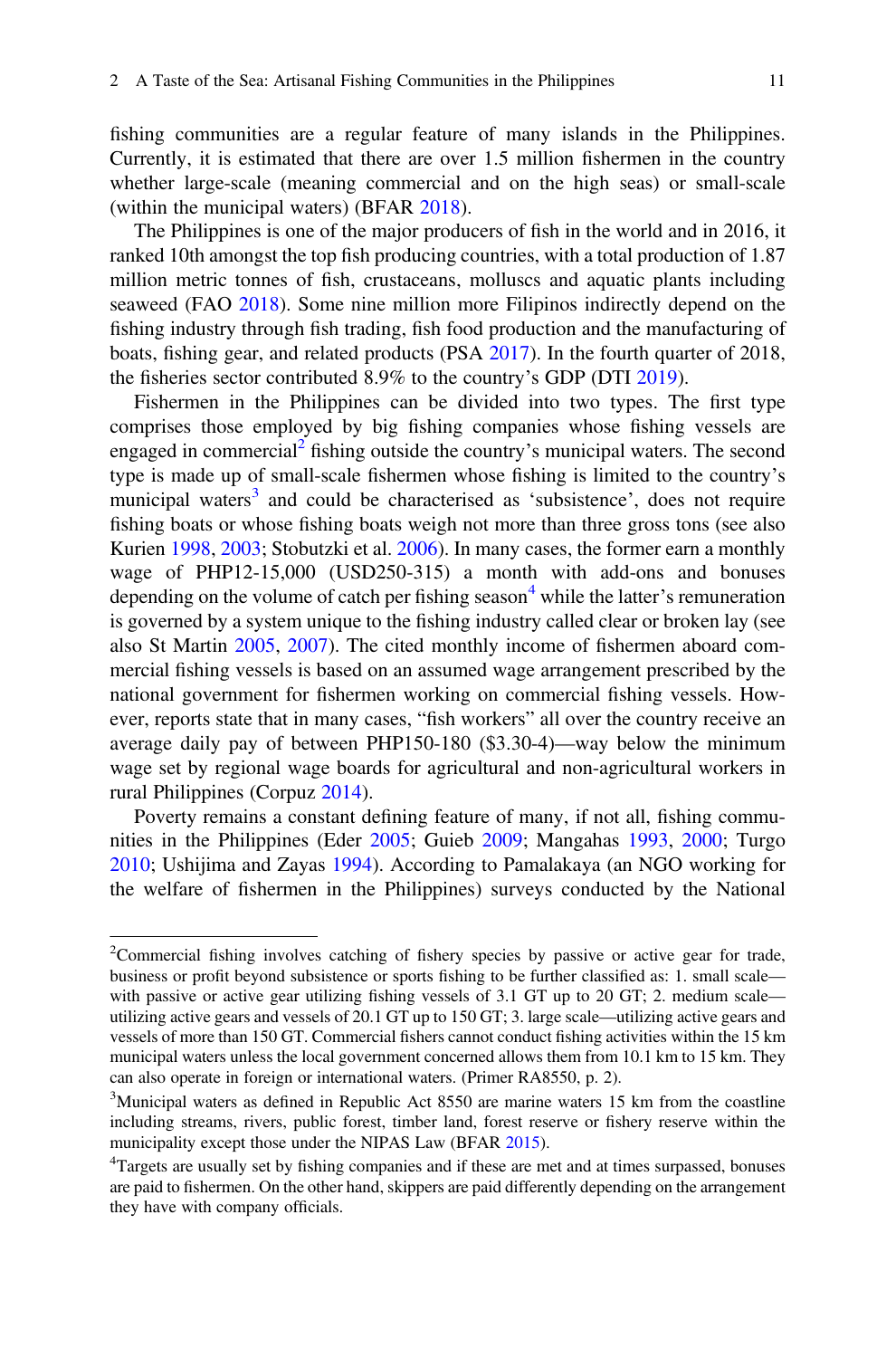Statistical Coordination Board (NCSB) in 2006, 2009 and 2010 revealed that the fisherfolk sector has the highest poverty incidence in the country. Furthermore, the NSCB revealed that the fisherfolk, farmers and children comprised the poorest segments of the population across the country with poverty incidence of 49.9%, 44% and 40.8% respectively (Corpuz [2014\)](#page-11-7). This is not new and a visit to many fishing communities in the country reveals the appalling quality of life for most fishermen and their families. They live in houses where basic sanitation is almost non-existent; there is no running water and no electricity. Hygiene is, to say the least,  $dismal.<sup>5</sup>$  $dismal.<sup>5</sup>$  $dismal.<sup>5</sup>$ 

These communities are also the most vulnerable to the consequences of climate change. Since they live close to the shore, their houses and properties are prone to destruction brought about by strong wind and tidal surges. Fatalities are therefore an inevitable consequence. This vulnerability was clearly displayed in catastrophic events in the Philippines and other countries like Thailand, Indonesia, and Sri Lanka, during the 2004 tsunami, caused by an Indian Ocean earthquake. Recently, typhoon Haiyan's (locally known as Yolanda) land-fall in the Philippines in November 2013 further illustrates the extreme vulnerability of people living in fishing communities. A report produced by OXFAM, stated that 30,000 boats were lost to the typhoon. Furthermore, in the aftermath of the typhoon, the Philippine Department of Agriculture estimated that 202,410 fishing households, a total of 865,305 individuals, had been affected (OXFAM [2014](#page-12-9)).

Fishing is considered to be the most dangerous occupation in the world (FAO [2018\)](#page-11-5). In this regard, commercial fishing is more prone to accidents and deaths at sea. Furthermore, exploitation, violence and slavery characterise employment in the commercial fishing sector (Couper et al. [2015;](#page-11-10) Pocock et al. [2018\)](#page-12-10). The length of time out at sea and the intensity of fishing activities taking place on commercial fishing vessels make it more open to fatal accidents. In addition, while small-scale fishing recruits people of the same kinship network, which limits if not constrains the likelihood of exploitation, abuse and violence, commercial fishing does not. $^6$  $^6$  Commercial fishing operators recruit personnel from the provinces and require them to fish for weeks and months on end which limits, if not totally cuts off, their communication with people ashore (Couper et al.  $2015$ ).<sup>[7](#page-3-2)</sup> This increases the

<span id="page-3-0"></span><sup>&</sup>lt;sup>5</sup>In the fishing community that I studied, I once interviewed a couple in their living room that was so dirty and the smell of dried feces and rotten animals (maybe rats, I thought) was so nauseous that I had to terminate the interview at some point before I got overwhelmed by the smell. This is of course not generic as some other houses tried to be as clean and orderly as possible.

<span id="page-3-1"></span><sup>&</sup>lt;sup>6</sup>In most fishing communities, fishing is usually conceived to be a family enterprise, and crews are drawn from within the family or immediate relations. In such an arrangement, as fishermen come from the same family or kin (both real and fictive), exploitation is almost nil as taking advantage of others could create rifts amongst family members and endanger close relationships in the community.

<span id="page-3-2"></span> $7$ Unlike modern day merchant vessels, commercial fishing vessels rarely have internet provision or any other means of communication to the shore aside from satellite phones which are kept most of the time by the skipper or captain and can only be used in emergency situations.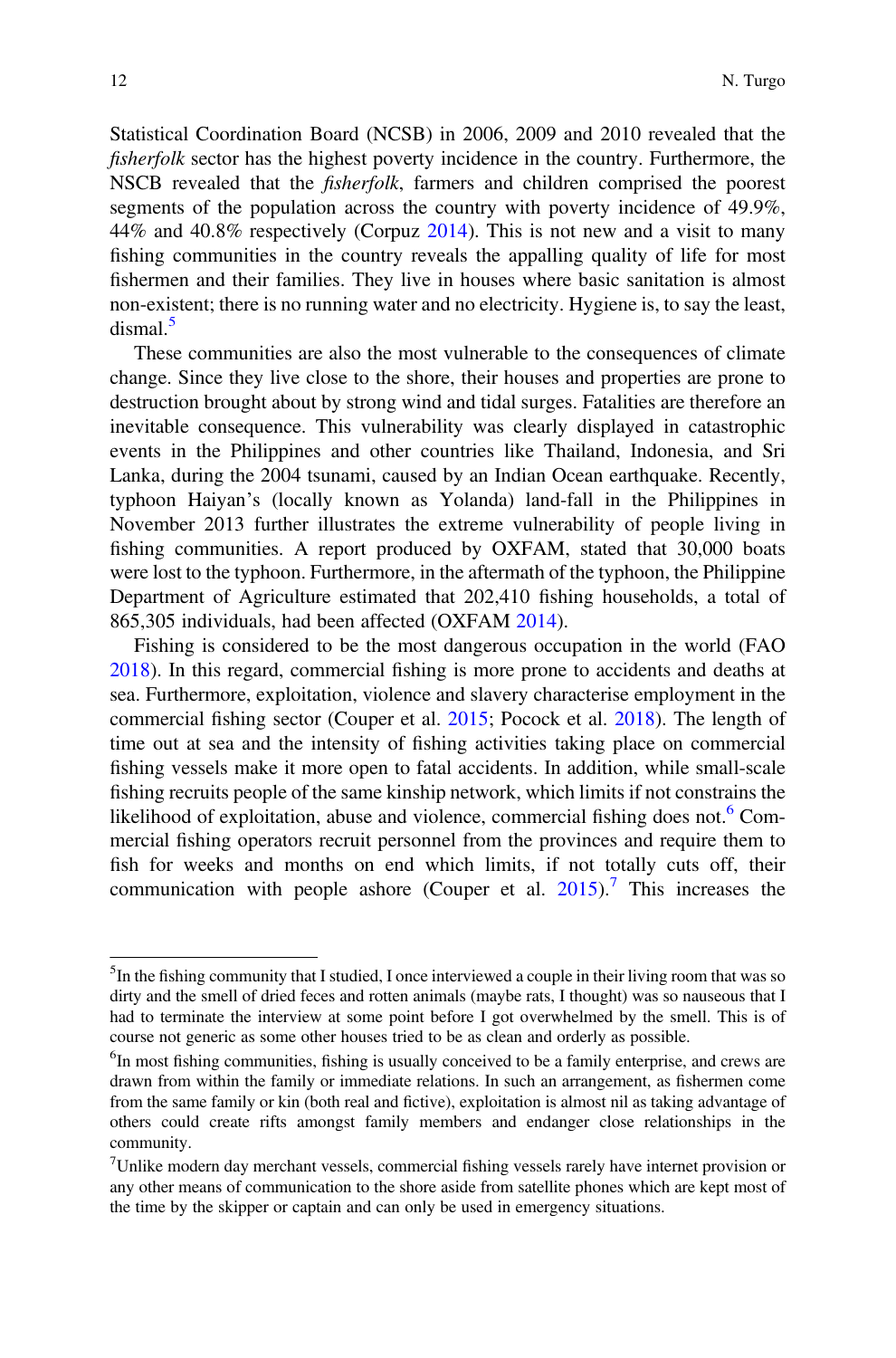possibility of exploitation since fishermen are at the mercy of owners. Cases of exploitation of Filipino fishermen aboard commercial fishing vessels registered in Taiwan, South Korea, Singapore, New Zealand, the UK and many others are well documented (Couper et al. [2015](#page-11-10); Howard [2012;](#page-11-11) Yea [2014\)](#page-13-9).

As attested to by many studies, working conditions in many commercial fishing boats are appalling (see, for example, Couper et al. [2015](#page-11-10); Simmons and Stringer [2014;](#page-13-10) Brown [2009](#page-11-12)). Sleep is a scarce commodity on board; fishermen may be required to work 24 hours a day regardless of the weather and their levels of fatigue. Sleeping quarters may be equipped with simple hammocks and rooms are not insulated from the cold weather. A fisherman I interviewed told me how he had to endure sleeping in a very cold room (or very hot depending on the season of the year) together with some five other men for one entire year. In 2019, I visited a fishing vessel anchored in a port in Taiwan and saw for myself the very basic and uncomfortable living quarters of fishermen. A Filipino crew member told me that on some fishing vessels that he had been on, they had to schedule their sleeping time since the room was very small and could only accommodate five people at a time. Medical treatment was also non-existent for many of fishermen falling ill on the vessel. The same fisherman also told me that when a young fisherman from Vietnam (14 years old) fell grievously ill (he had a recurring stomach ache), the owners of the fishing vessel did not allow them to moor the boat to unload the sick fisherman to seek treatment. They were told to make use of the available medicine on board instead. The young fisherman soon died and again the owners did not allow them to berth in the nearest port. They kept his body in the cold storage together with their catch. Before going back to the Philippines (they fished mostly in the area between the Philippines and Indonesia), they were ordered to dispose of the body since it was considered by the vessel owners to be too costly to repatriate it to Vietnam. The company then reported to his family that he absconded in a fishing port and was not seen again.<sup>[8](#page-4-0)</sup>

In many places in the Philippines, fishing communities have become a fertile ground for recruitment to these fishing vessels. With their experience at sea, many small-scale fishermen are lured to working on fishing vessels overseas with a promise of a better salary than they would get working on small scale fishing boats or local commercial fishing vessels. In recent years, for example, Scotland has seen the rise of Filipinos employed in many of its commercial fishing vessels (Howard [2012](#page-11-11); Ross [2015](#page-12-11)). However, many of them have been victims of exploitation both by their employers and their recruiters in the Philippines (Couper et al. [2015\)](#page-11-10). For example, their monthly salary is lower than their European counterparts

<span id="page-4-0"></span><sup>&</sup>lt;sup>8</sup>However unfortunate, I was told that this is the usual practice on most commercial fishing vessels operating in the Philippines, Singapore and Taiwan and employing fishermen from the Philippines, Cambodia, Thailand and Vietnam. In his first day on the fishing vessel (the vessel was moored in Singapore and he flew there from Manila), he was told pointblank by the Taiwanese captain not to fall sick or otherwise they would have to throw him overboard if he dies. He thought it was a joke until it happened to one of their crew. He stayed on the ship for a year and when he signed off, he did not renew his contract.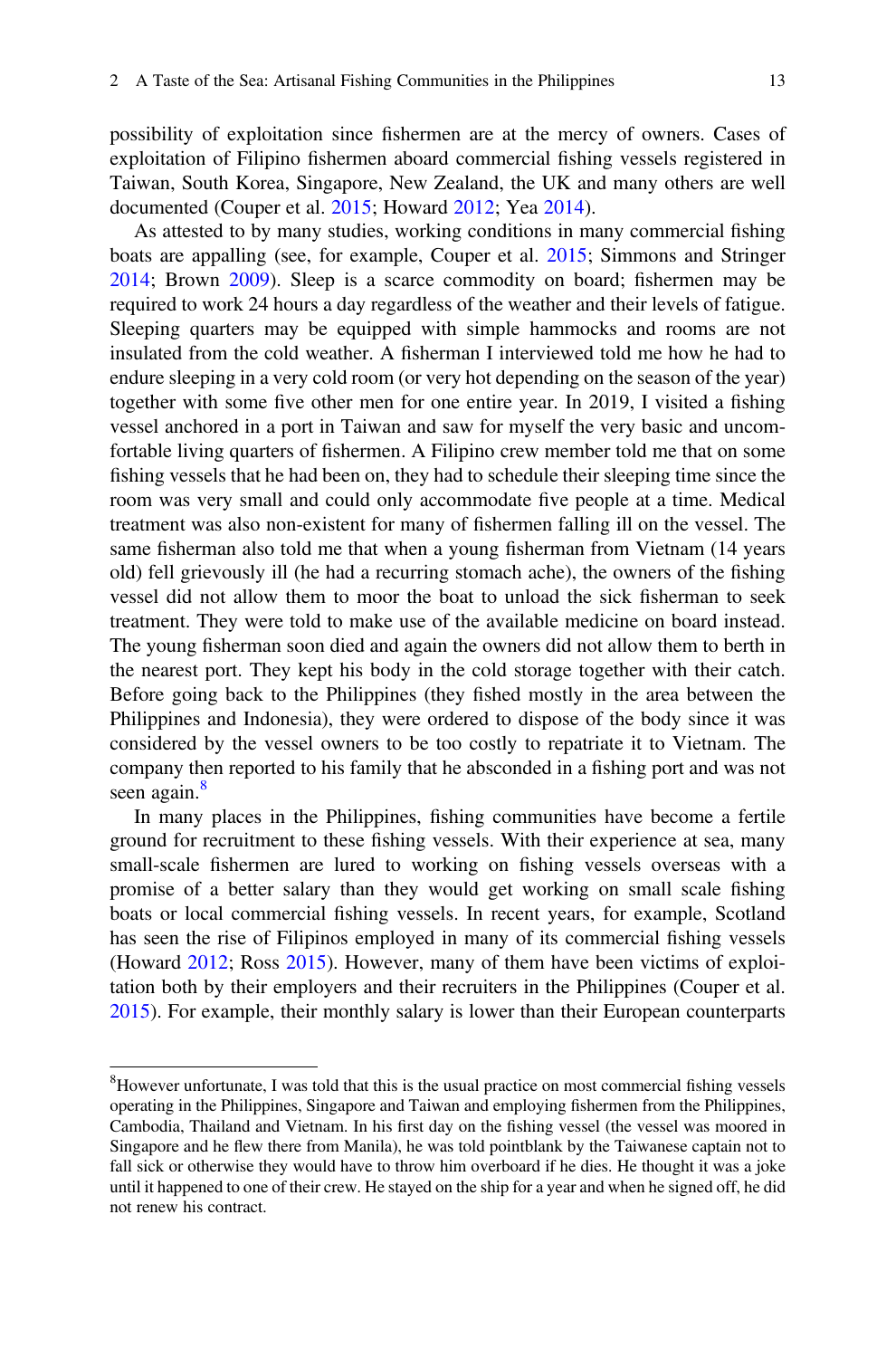though they perform the same job on board and may work longer hours. In addition, instead of receiving their monthly salary in full, it is often remitted to their recruiters in the Philippines who then send the money to their families' bank account, with large, unaccounted deductions. To illustrate, another Filipino fisherman I interviewed told me how his supposed salary of GBP1000 per month became GBP600. When his wife confronted the management of the recruitment company, she was told firmly that the deduction would continue until the expenses incurred by the company to find him a job and send him to Scotland were fully reimbursed. However, the amount of this expense was never specified, hence the deductions continued until his contract was terminated due to some problems with his work visa. He worked for 16 months.<sup>[9](#page-5-0)</sup> In terms of small-scale fishermen, while the abuse and exploitation associated with their experience may be less visible than in connection with their counterparts working on commercial fishing boats, their working lives are also replete with unmitigated dangers and difficulties. For example, in the fishing community that I studied, there had been a number of incidents involving men overboard. Their bodies were never recovered.

#### From Fishing to Seafaring

The precarious socio-economic conditions of fishing may explain the aspiration of many young Filipinos to look beyond the shore of their localities for better opportunities. Whilst many would not be able to pursue a career in seafaring due to poverty, others, whose families are not so dependent on fishing as their main source of income, but nonetheless exposed to the thrills of seafaring because they live near coastal areas, have found ways to pursue a career in the maritime industry. With a love and fascination for the sea, many young people troop to the city to further their education and obtain the credentials required of maritime professionals. In 2019, there were more than 90 accredited maritime schools and academies in the Philippines (Geguiento [2019](#page-11-13)). Maritime schools have an average annual enrolment of 71,200 students in 2006–2010, with about 16% or 11,386 students graduating after 4 years of school work (MARINA [2013](#page-12-12)). However, there is more than a desire for adventure and a better life driving many young people of the Philippines to pursue a career in the maritime industry. There are also a number of historical, economic and structural factors that have paved the way for the Philippines to become the world's crewing capital.

Thus, while I have explained in some detail the possible geographical, historical and cultural underpinnings of many Filipinos' connection with the sea, it is also necessary to highlight other factors that have helped them realise their dream to work

<span id="page-5-0"></span><sup>&</sup>lt;sup>9</sup>The expenses of recruitment companies sending Filipino workers overseas varies from one place to another. However, most of the time, employers pay the recruiters for the recruits' expenses and therefore, what was done to the fisherman I interviewed was illegal.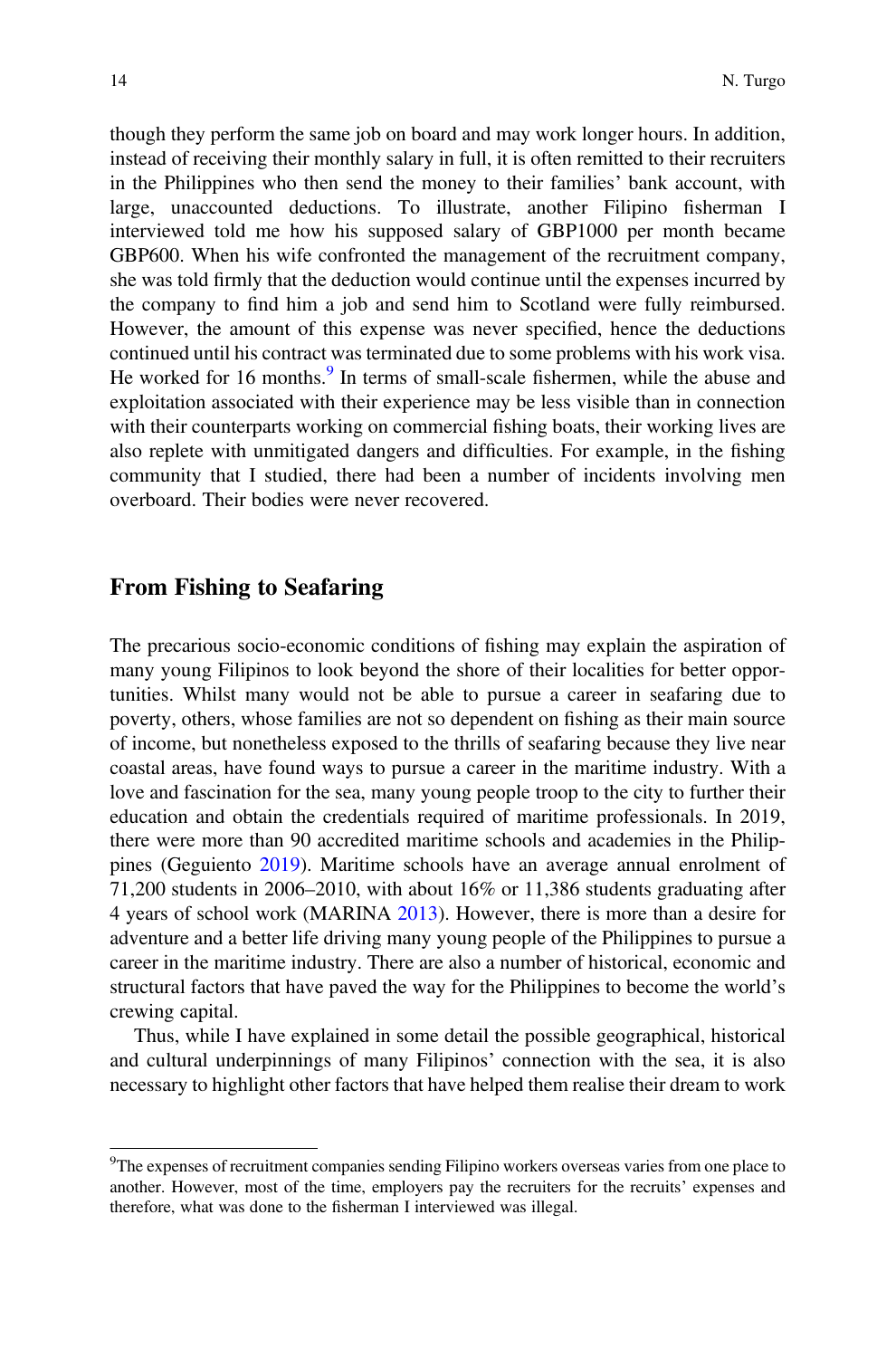in the world's merchant vessels. One factor that needs further elaboration here is the economic context of the 1970s which drove much migrant labour overseas.

In the 1970s, as President Ferdinand Marcos struggled to keep the Philippine economy afloat, battered from all sides by rampant corruption, the ferocious winds of high inflation, budget deficits, moribund domestic and international investment (due to the country's volatile political climate brought about by the imposition of Martial Law) and the oil crisis, the Philippine government created an environment in which it became attractive for Filipinos to seek employment overseas (Fajardo [2011;](#page-11-14) Oishi [2005](#page-12-13); Semyonov and Gorodzeisky [2004;](#page-13-11) Tadiar [2003](#page-13-12)). Furthermore, with a shift toward agribusiness and export-oriented industrialization, the Philippine state began in the 1970s to actively encourage the export of temporary contract labour (Tyner [2002](#page-13-13), p. 100; see also Acacio [2008;](#page-10-6) Parrenas [2015;](#page-12-14) Rodriguez [2010\)](#page-12-15). For Marcos, sending Filipinos to work overseas en-masse became an economic stop-gap measure and a strategy to accumulate the foreign exchange necessary for imports and, in the long run, to keep the economy afloat. Thus, though the Philippines had been sending workers to the US for many years, providing farm workers to Hawaii's sugar and pineapple plantations (Boyd [1971](#page-11-15)) and to professional occupations such as medicine in public and private hospitals (Espiritu [2010\)](#page-11-16), it was only in the late 1970s that other country-destinations opened up for Filipino workers including: the Middle East (Humphrey [1990\)](#page-11-17); Singapore; Malaysia; and Hong Kong (Alburo and Abella [undated](#page-10-7)). By the 1990s, other countries like Israel, Dubai, Taiwan, Qatar and a host of European countries like Italy, Iceland, the UK and Spain followed and became destinations for Filipinos wanting to work overseas (Debono and Vassallo [2019;](#page-11-18) Hoegsholm [2007;](#page-11-19) Skaptadottir [2010\)](#page-13-14). In 2017, according to the Philippine Statistics Authority (PSA), there were around 2.3 million overseas Filipino workers (OFW).

The Philippines' role as a state broker (Rodriguez [2010](#page-12-15)) of labour to the world was eventually formalized in 1982 when the Philippine Overseas Employment Administration (POEA) was created. It is a government agency which oversees and facilitates the deployment of Filipino workers overseas. Other state agencies assisting the POEA in its functions include the Overseas Worker Welfare Administration (OWWA) which as the name suggests looks after the welfare of Filipino overseas workers. An important function of these government agencies is to protect Filipino workers from fraudulent employment practices by employment agencies. It is in this context that the international deployment of Filipinos to ocean-going merchant vessels and their positioning as a major global player in the crewing sector of the global maritime industry may be explained.

The growth and development of the crewing industry in the Philippine maritime industry can also be traced back to events shaping the shipping industry in the 1970s, including deregulation and the associated globalization of the industry and the labour market (Sampson [2013\)](#page-12-16). More specifically, however, the dominance of the Philippines in the crewing sector of the global shipping industry started rather serendipitously in the late 1960s. As recounted by Peter Toundjis, the former manager of El Greco Shipping Enterprises: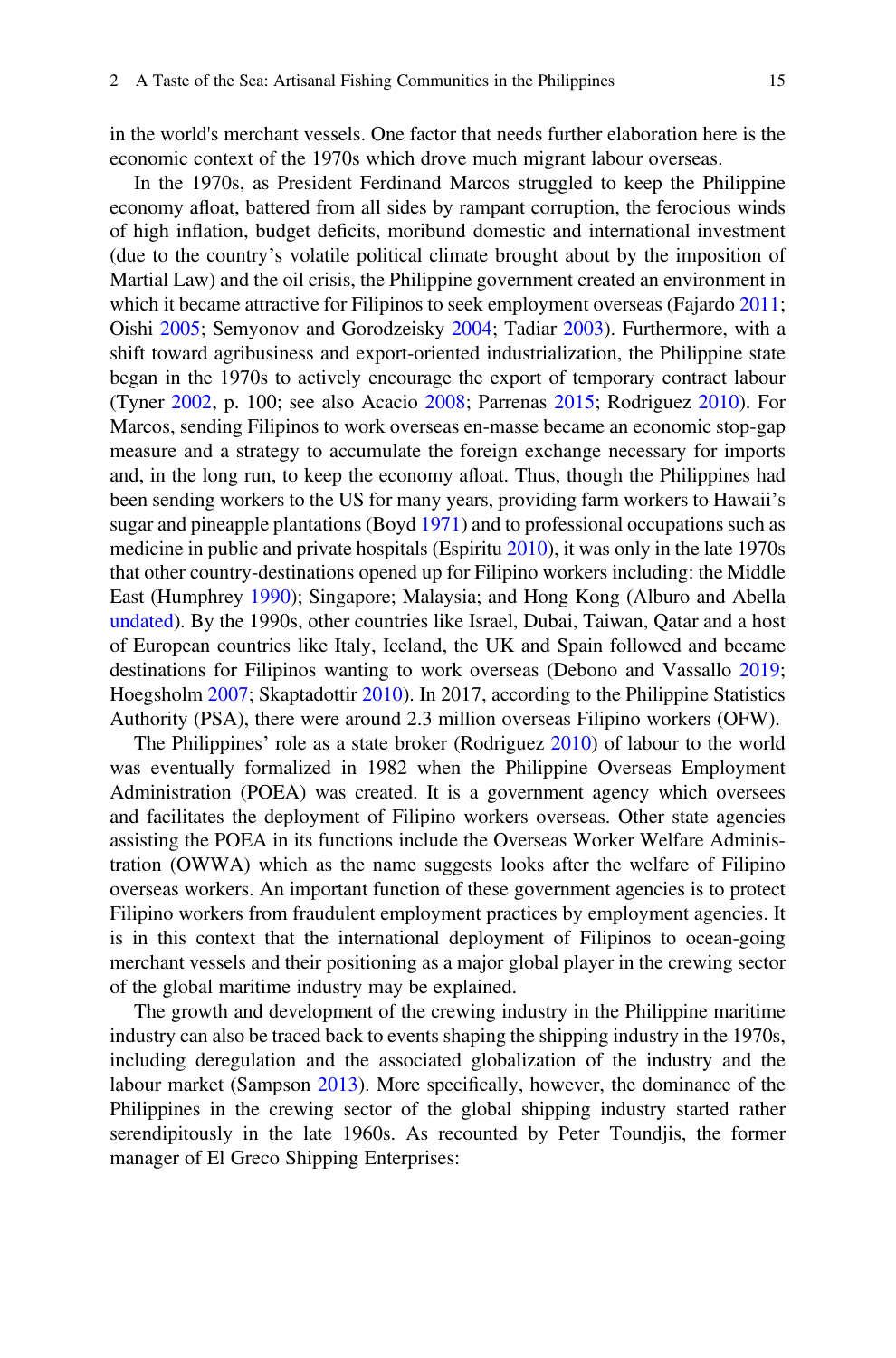in 1966, a Greek ship came to Manila and requested his company to provide an emergency replacement crew. Although El Greco usually only helped restock and repair ships, it nevertheless agreed, thus sparking the first placements of Filipinos on Greek ships (McKay [2007](#page-12-17), p. 622).

#### He further added:

Word quickly spread in Piraeus, New York and other international maritime centers that Filipinos were good and dependable. El Greco thereupon launched an information campaign to sell the Filipino seaman, undertaken through brochures distributed to more than 2,000 ship-owning companies all over the world. The brochures generated inquiries from all directions and helped put the Philippine crewing industry firmly on its feet. Indeed, as the word spread, other major shipping firms that were experimenting with foreigners in their lower-rank positions began trying out Filipinos. (McKay [2007](#page-12-17), p. 622)

Soon, local shipping owners as well as foreign ones (mostly European) saw tremendous growth potential in the business and started putting up or locating their crewing offices in Manila. In 1974, an association of crewing agencies in Manila was formed and called itself Filipino Association for Mariners' Employment (FAME), probably the first of its kind in Asia and the world. In the 1980s, an industry pioneer, Jacob Stolt Nielsen, made it possible for an all-Filipino crew to man a vessel. Economic developments on the global front also affected the growth of the crewing industry in Manila. By the late 1980s, Manila's transformation into the world's ship crewing capital was complete.

Other global developments also shaped the positioning of Manila as the global crewing capital. Until the 1970s, the international industry was regulated almost entirely along national lines: ship-owners registered or 'flagged' their vessels in their home country, requiring them to employ their own nationals and observe domestically negotiated labour regulations and wages. However, rising competitive pressures led ship-owners looking to lower their costs to 'flag' their vessels in countries that promised minimal interference and low or no taxes (McKay [2007](#page-12-17), p. 620, see also Bergantino and O'Sullivan [1999;](#page-10-8) Bloor et al. [2000](#page-11-20); Sampson [2013](#page-12-16)). Given that these 'open registers' did not stipulate the nationalities to be employed on board, or the terms for employment, ship operators became more autonomous in terms of their recruitment choices. In this context the Philippines was seen as an attractive recruitment base for many ship owners who wanted to save on operational costs without compromising on levels of commitment and professionalism. Filipino seafarers possessed sufficient technical skills, were 'cheap' compared to their European counterparts and they could speak English well, three vital components of a successful crewing strategy.

The positioning of Manila as the crewing hub of the global maritime industry created an add-on effect to other sectors of the industry as well. As demands for Filipino seafarers increased, more and more maritime schools opened. Prior to this, the production of Filipino merchant seafarers was monopolised by the Philippine Merchant Marine Academy (PMMA), which was established in 1963 although its foundation could be traced back to 1820 with the creation of the Escuela Notica de Manila by the Philippine colonial government. Another pioneering school, the John B Lacson Foundation Maritime University opened its doors to aspiring Filipino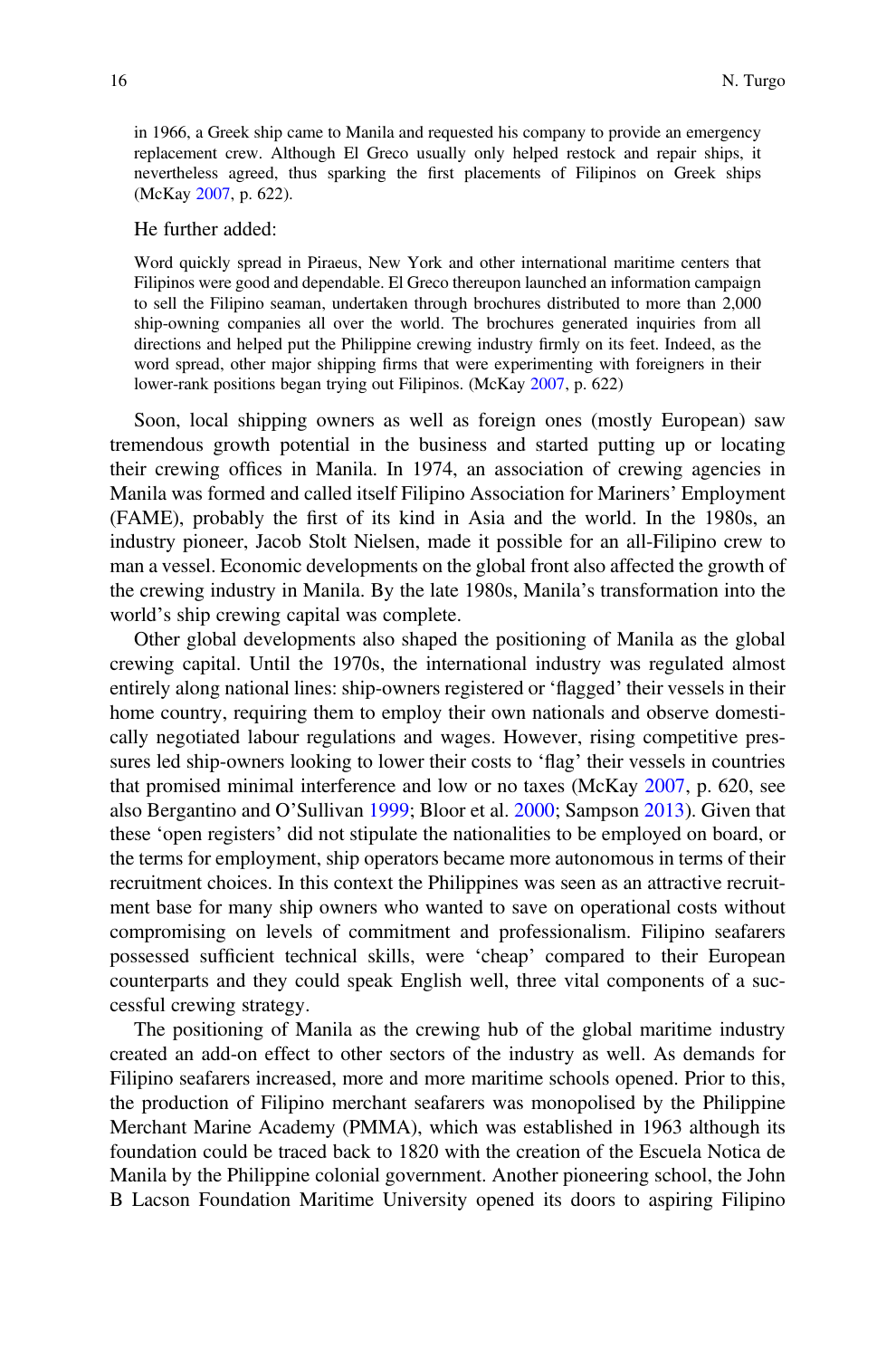seafarers in 1948. Soon, many maritime schools were established, with the support of shipowners, business organisations, and seafarer unions. For example, in 1998 the Maritime Academy of Asia and the Pacific (MAAP) was set up. MAAP is a joint venture supported by some of the Philippines' most influential maritime business and labour organisations like FAME, Associated Marine Officers' and Seamen's Union of the Philippines (AMOSUP), the All Japan Seamen's Union, the Norwegian Seafarers' Union (NSU), the International Maritime Employers Committee Limited (IMEC), the Danish Shipowners Association, the Norwegian Shipowners Association (NSA), Japanese Shipowners Association (JSA), and the International Mariners Management Association of Japan (IMMAJ). Filipino students who are admitted to MAAP do not pay any matriculation fees. They are also provided with free accommodation on campus and a monthly stipend. Perhaps most significantly they are also promised jobs on board once they graduate from the school courtesy of Japanese and Norwegian sponsors.

These developments demanded action from government which responded with the creation of the Maritime Industry Authority (MARINA) in 1963. This paved the way for the further institutionalization of governmental support for Filipino seafarers. The agency, as well as looking after the development and growth of the local domestic maritime sector, assumes responsibility for managing the professionalization and welfare of Filipino seafarers deployed on board foreign merchant vessels. In 2014, to solidify the status of the Philippines as the prime hub of crewing in the world, President Benigno Aquino Jr signed into law Republic Act 10635 creating a single maritime administration to oversee the training and certification of Filipino seafarers. Prior to this, many public agencies were involved in managing the affairs of Filipino seafarers which made it a bureaucratic nightmare for many Filipinos aspiring to work in the industry. With only one government agency to deal with in relation to matters pertaining to licensing, training and certification, it was hoped that the establishment of the new 'super' agency would improve the competitive edge of Filipino seafarers over their foreign counterparts.

Financially, working as a seafarer provides Filipinos with one of the best ways out of poverty. Though the Philippines has registered one of the highest economic growth rates in Asia since 2010 (Tupaz and Wagner [n.d.](#page-13-15)), the country is still mired in poverty. The Philippines has one of the highest unemployment rates in Asia, pegged at 5.8 in January 2016 (Inquirer 2016). In addition low quality jobs persist in the labour market. In 2014, just 58% of workers—in both formal and informal employment—were in paid jobs. Of the rest, 28% were self-employed, with no guaranteed income, and 11% worked on family owned farms or other businesses where they typically receive food and lodging but no actual cash (Salvosa [2015\)](#page-12-18). With a basic salary of PHP[10](#page-8-0),000–20,000 (USD220440)<sup>10</sup> gross per month for most workers, the quality of life is relatively poor. However, amongst seafarers such problems are less pervasive. The lowest ranked seafarers—ratings—whose income per month, is tax

<span id="page-8-0"></span><sup>&</sup>lt;sup>10</sup>Wages vary though. Workers living in the Metropolitan Manila area receive a higher rate compared to their compatriots living in other cities and the provinces.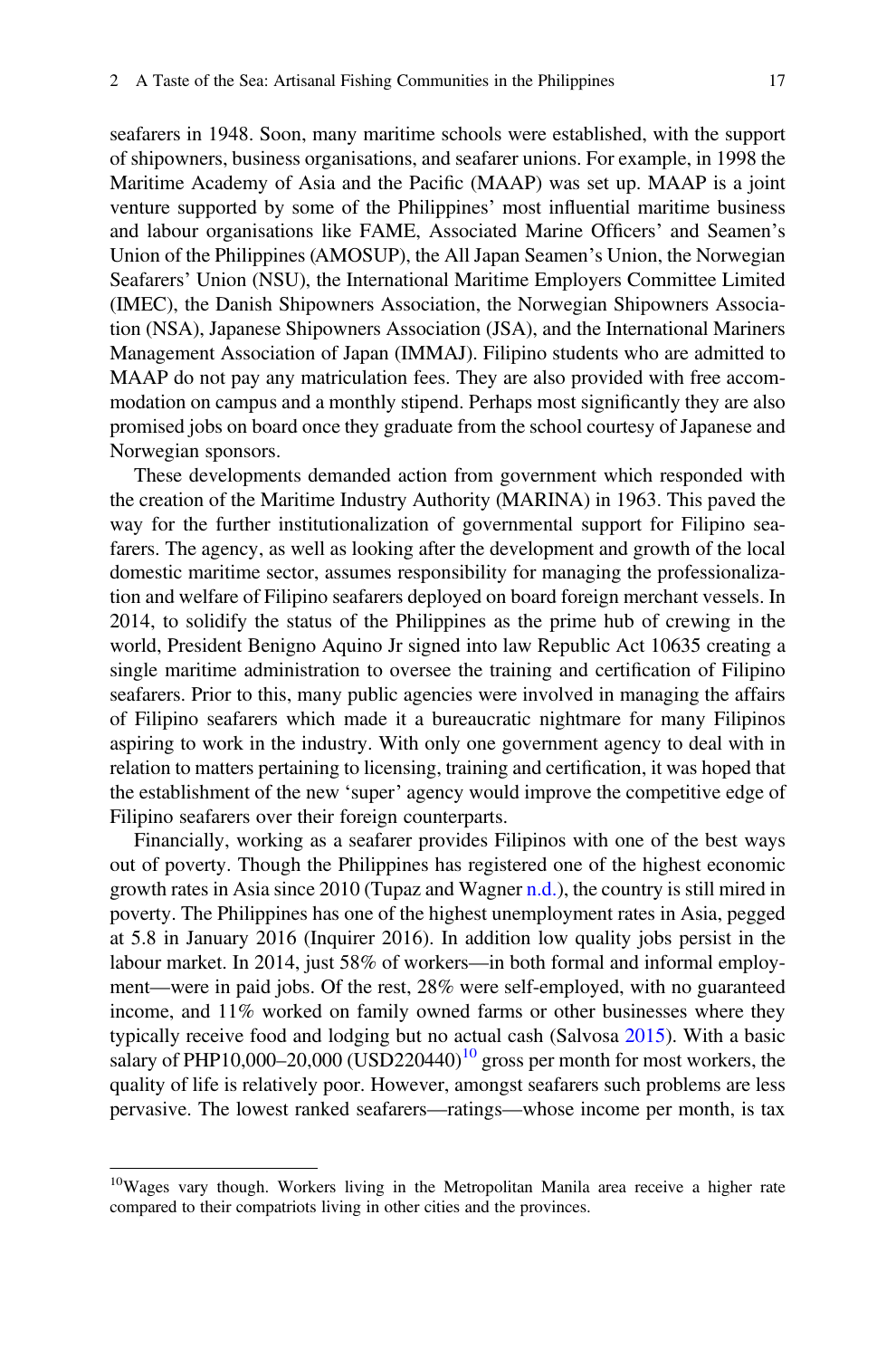free, averages USD1000. As a result, Filipino seafarers are financially better off than their land-based counterparts, including their overseas compatriots in Hong Kong, Singapore and the Middle East. In many rural areas in the country, it is not uncommon for big houses to be owned by seafarers (Acejo [2012](#page-10-9)). Such economic opportunities fuel the desire of many to work on board regardless of the emotional hardship that it entails (Sampson [2005](#page-12-19)).

# Conclusion: Challenges and Opportunities for Filipino Seafarers

Fishing communities may be described as the 'staging post' for many Filipinos seeking to expand their horizons and have a better life. This is not an overstatement since as the study of Filipino seafarers by Amante ([2003\)](#page-10-10) tells us, some 32% of those he interviewed came from fishing families and more than 80% of respondents from the same study hailed from the Visayas and Mindanao, two major groups of islands in the Philippines known for their fishing activities. Whether the archipelagic character of the Philippines and the promise of a better life will continue to inspire many young Filipinos to seek employment in the maritime industry remains to be seen. There is a myriad of challenges ahead. As alternative careers open up to Filipinos ashore providing them with better and safer working conditions and career progression, the sea becomes a less alluring place to work. Though there are now more maritime schools than before, matriculation expenses (charged by private schools and colleges) have become even more prohibitive. In 2003, it was estimated that around 5000 USD would be needed by a Filipino seafarer to complete a maritime degree (Amante  $2003$ ). This amount has since increased significantly.<sup>[11](#page-9-0)</sup> In addition, as more and more schools and training centres open to meet the rising demands of the domestic and global maritime markets, substandard maritime education and training have become an issue (Bloor and Sampson [2009\)](#page-11-21). MARINA has the challenging task of monitoring compliance by recognised Maritime Higher Educational Institutions (MHEIs) and accredited Maritime Training Institutions (MTIs). In recent years the European Maritime Safety Agency (EMSA) has

<span id="page-9-0"></span><sup>&</sup>lt;sup>11</sup>An interview with a maritime student studying in Manila in 2016 revealed the following expenses: PHP25,000 tuition fee ( $\times$ 2 semesters per year  $\times$ 4 years) = PHP200,000. Other expenses include monthly stipend of PHP10,000  $\times$  10 months  $\times$  4 years = PHP400,000. So a maritime student will spend roughly P 600,000.00 to be able to complete a degree in marine transportation (deck and engine) in the Philippines. This is equivalent to USD12,500 (48 exchange rate to 1 dollar), a big leap from the estimate made by Amante in 2003. Students studying in other cities and in the provinces spend much lower than the figures provided here. Training and examinations to obtain certificates and licenses are not included in the estimates made. The last year for maritime students is spent on-board as a trainee. Some shipping companies pay them while they are on-board (usually ocean-going vessels where they 'work' as cadets) while others don't and in many cases, they have to pay the shipping company that provides them with seatime on-board (usually domestic ships).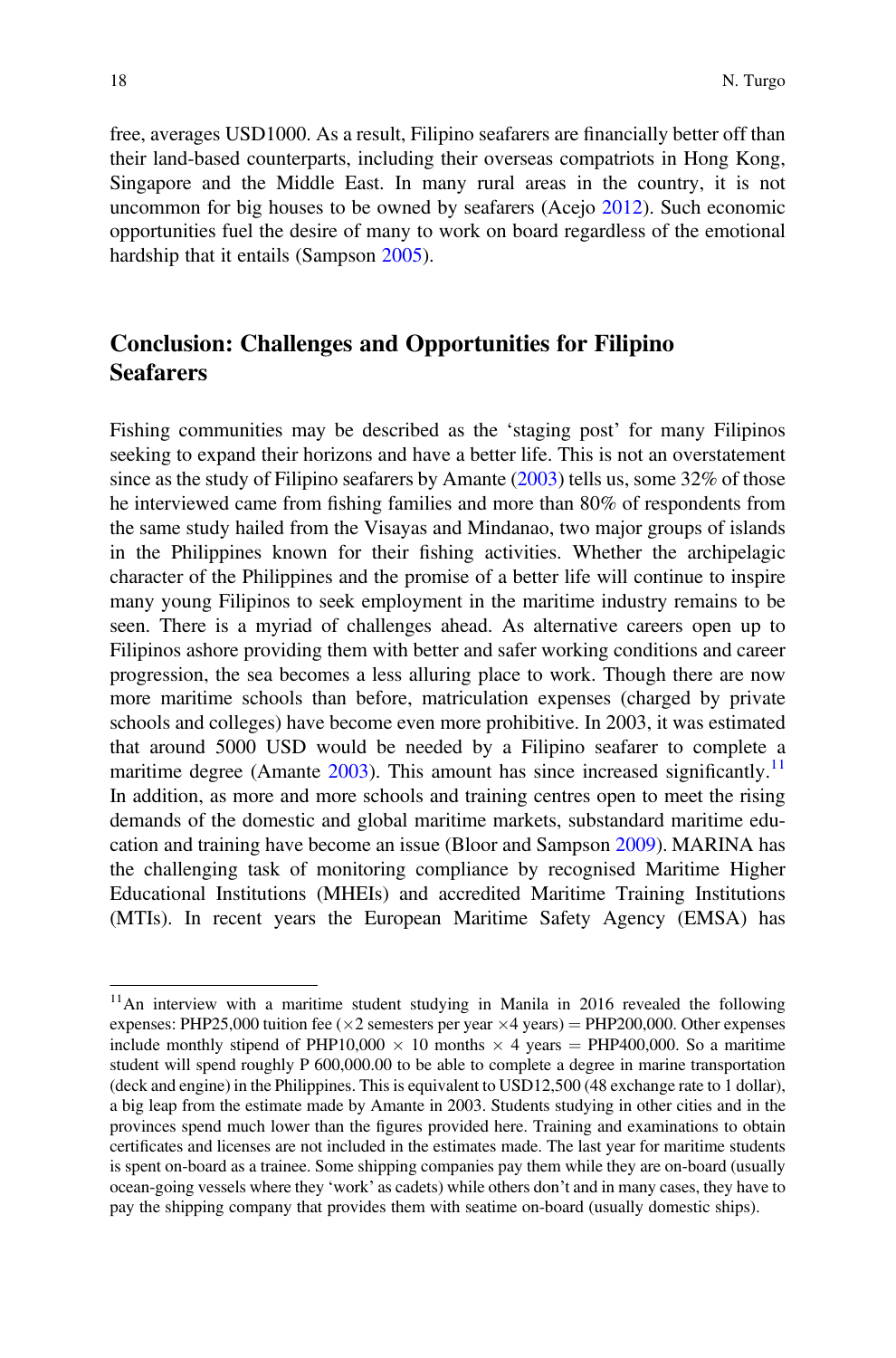identified serious deficiencies in the auditing of training and education in the Philippines (Inquirer [2013;](#page-12-20) Manila Bulletin [2019](#page-12-21)). To avoid sanctions MARINA has sought to address many problems but this has sometimes been challenging. Failure to address the issues identified by EMSA would have meant some 80,000 Filipino seafarers being barred from joining ships registered in the EU. Additional challenges come in the form of political interventions in running the affairs of the maritime industry. Continuity of programs to make Filipino seafarers competitive in the global market are always under threat given the ways in which every successive president appoints 'their own people' to run government agencies. As every administration comes and goes, existing programs are scrapped without due diligence to give way to new ones favoured by the incumbent. This could ultimately prove disadvantageous to the Philippines in the face of stiff competition from other seafaring countries like Poland, Ukraine, and India all of which also provide highly skilled seafarers to the global fleet. For the moment, however, the Philippines leads the way in the crewing industry and is predicted to remain as the prime crewing hub for shipping in the foreseeable future.

In spite of these challenges and others relating to global competition as the sun sets on one of the fishing communities in the Philippines, it seems for the moment that opportunities remain within the global merchant maritime sector and that for the present Filipino seafarers will continue sailing the oceans of the world.

### References

- <span id="page-10-6"></span>Acacio, K. 2008. Managing Labor Migration: Philippine State Policy and International Migration Flows, 1969-2000. Asian and Pacific Migration Journal 17 (2): 103–132.
- <span id="page-10-9"></span>Acejo, I. 2012. Seafarers and Transnationalism: Way of Belongingness Ashore and Aboard. Journal of Intercultural Studies 33 (1): 69–84.
- <span id="page-10-3"></span>Aguilar, F. 2012. Manilamen and Seafaring: Engaging the Maritime World Beyond the Spanish Realm. Journal of Global History 7 (3): 364-388.
- <span id="page-10-7"></span>Alburo, F., and D. Abella. undated. Skilled Labour Migration from Developing Countries: Study on the Philippines. In *International Migration Papers 51*. Geneva: International Labour Office.
- <span id="page-10-10"></span>Amante, M. 2003. Philippine Global Seafarers: A Profile. Seafarers International Research Centre, Cardiff University.
- <span id="page-10-1"></span>Asis, M. 2017. The Philippines: Beyond Labor Migration, Toward Development and (Possibly) Return. Migration Policy Institute. Accessed November 23, 2019. [https://www.migrationpolicy.](https://www.migrationpolicy.org/article/philippines-beyond-labor-migration-toward-development-and-possibly-return) [org/article/philippines-beyond-labor-migration-toward-development-and-possibly-return](https://www.migrationpolicy.org/article/philippines-beyond-labor-migration-toward-development-and-possibly-return)
- <span id="page-10-2"></span>BFAR. 2014. Philippine Fisheries Profile. Manila. Accessed November 23, 2019. [http://bfar.da.](http://bfar.da.gov.ph/publication.jsp?id=2338#post) [gov.ph/publication.jsp?id](http://bfar.da.gov.ph/publication.jsp?id=2338#post)¼[2338#post](http://bfar.da.gov.ph/publication.jsp?id=2338#post)
- <span id="page-10-5"></span>BFAR. 2015. Philippine Fisheries Profile. Manila. Accessed on November 23, 2019. [http://bfar.da.](http://bfar.da.gov.ph/publication.jsp?id=2363#post) [gov.ph/publication.jsp?id](http://bfar.da.gov.ph/publication.jsp?id=2363#post)=[2363#post](http://bfar.da.gov.ph/publication.jsp?id=2363#post)
- <span id="page-10-4"></span>BFAR. 2018. Philippine Fisheries Profile. Manila. Accessed November 23, 2019. [http://bfar.da.](http://bfar.da.gov.ph/publication.jsp?id=2369#post) [gov.ph/publication.jsp?id](http://bfar.da.gov.ph/publication.jsp?id=2369#post)¼[2369#post](http://bfar.da.gov.ph/publication.jsp?id=2369#post)
- <span id="page-10-8"></span>Bergantino, A.S., and P. O'Sullivan. 1999. Flagging Out and International Registries: Main Developments and Policy Issues. International Journal of Transport Economics 26 (3): 447–472.
- <span id="page-10-0"></span>BIMCO. 2015. Executive Summary: Manpower Report: The Global Supply and Demand for Seafarers in 2015. Bagsvaerd: Denmark: Dearsley Maritime Consulting Ltd.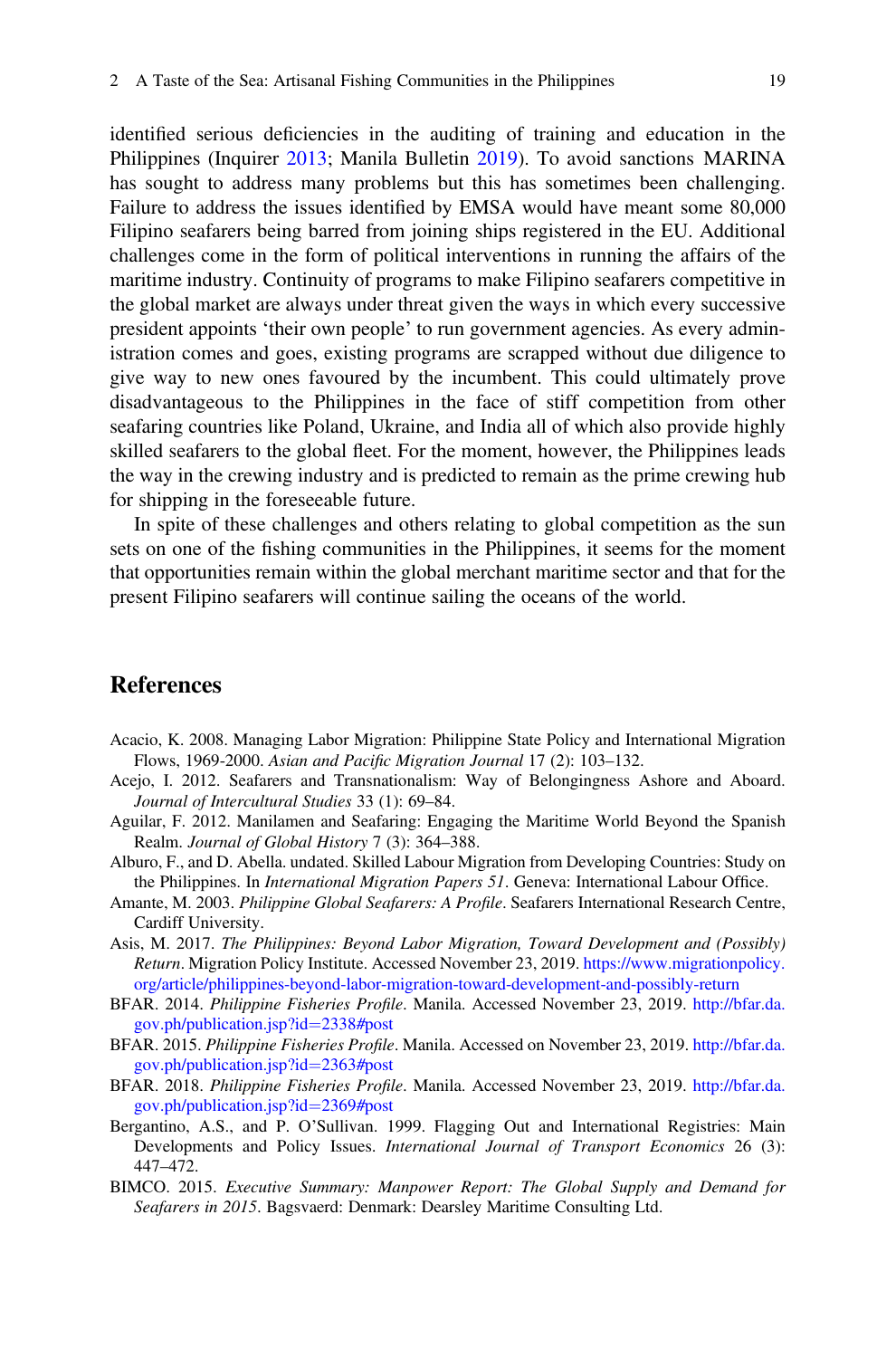- <span id="page-11-21"></span>Bloor, M., and H. Sampson. 2009. Regulatory Enforcement of Labour Standards in an Outsourcing Globalized Industry: The Case of the Shipping Industry. Work, *Employment and Society* 23 (4): 711–726.
- <span id="page-11-20"></span>Bloor, M., et al. 2000. Health Risks in the Global Shipping Industry: An Overview. Health, Risk and Society 2 (3): 329–340.
- <span id="page-11-15"></span>Boyd, M. 1971. Oriental Immigration: The Experience of the Chinese, Japanese, and Filipino Populations in the United States. The International Migration Review 5 (1): 48–61.
- <span id="page-11-12"></span>Brown, D. 2009. Reports on the Shocking Abuses FACED by Burmese Fishers. Transport International 2: 16–18.
- <span id="page-11-3"></span>Clark, P., et al. 1993. The Butuan Two Boat Known as a Balangay in the National Museum, Manila, Philippines. The International Journal of Nautical Archaeology 22 (2): 143–159.
- <span id="page-11-7"></span>Corpuz, G.A. 2014. Group Slams Fisheries Law: We Are 16 Years a Slave. [Bulatlat.com.](http://bulatlat.com) Accessed November 4, 2016. [https://pamalakayaweb.wordpress.com/2014/03/12/group-slams-](https://pamalakayaweb.wordpress.com/2014/03/12/group-slams-fisheries-law-we-are-16-years-a-slave/)fisheries[law-we-are-16-years-a-slave/](https://pamalakayaweb.wordpress.com/2014/03/12/group-slams-fisheries-law-we-are-16-years-a-slave/)
- <span id="page-11-2"></span>Corpuz, O.D. 2005. The Roots of the Filipino Nation. UP ed. Quezon City: University of the Philippines Press.
- <span id="page-11-10"></span>Couper, A., H.D. Smith, and B. Ciceri. 2015. Fishers and Plunderers: Theft, Slavery and Violence at Sea. London: Pluto Press.
- <span id="page-11-18"></span>Debono, M., and M.T. Vassallo. 2019. An Analysis of WORKING Conditions of Filipinos in Malta. European Scientific Journal 15 (26): 64–88.
- <span id="page-11-6"></span>DTI. 2019. Gross Domestic Product (GDP). Accessed November 23, 2019. [https://www.dti.gov.](https://www.dti.gov.ph/resources/statistics/gross-domestic-product-gdp) [ph/resources/statistics/gross-domestic-product-gdp](https://www.dti.gov.ph/resources/statistics/gross-domestic-product-gdp)
- <span id="page-11-8"></span>Eder, J.F. 2005. Coastal Resource Management and Social Differences in Philippine FISHING Communities. Human Ecology 33 (2): 147–169.
- <span id="page-11-16"></span>Espiritu, Y.L. 2010. Colonial Oppression, Labour Importation, and Group Formation: Filipinos in the United States. Ethnic and Racial Studies 19 (1): 29-48.
- <span id="page-11-14"></span>Fajardo, K. 2011. Filipino Crosscurrents: Oceanographies of Seafaring, Masculinities, and Globalization. University of Minnesota Press.
- <span id="page-11-5"></span>FAO. 2018. The State of World Fisheries and Aquaculture. Rome. Accessed November 23, 2019. <http://www.fao.org/3/i9540en/i9540en.pdf>
- <span id="page-11-13"></span>Geguiento, E. 2019. Filipino Maritime Cadets Shipboard Training: Complexities, Issues and Concerns. Understanding Seafarers: Identities, Narratives, and Contexts. University of the Philippines. 18 November 2019.
- <span id="page-11-1"></span>Giraldez, A. 2015. The Manila Galleons and the Dawn of the Global Economy: The Age of Trade. Rowman and Littlefield Publishers.
- <span id="page-11-4"></span>Guevarra, R.P. 2011. Filipinos in Nueva Espana: Filipino-Mexican Relations, Mestizaje, and the Identity in Colonial and Contemporary Mexico. Journal of Asian American Studies 14 (3): 389–416.
- <span id="page-11-9"></span>Guieb, E.R. 2009. Community, Marine Rights and Tenure: A Political Ecology of Marine Conservation in Two Bohol Villages in Central Philippines. PhD Thesis, McGill University.
- <span id="page-11-0"></span>Hellenic Shipping News. 2019. Filipino seafarers send home 6.14 bln USD in 2018. Accessed November 23, 2019. [https://www.hellenicshippingnews.com/](https://www.hellenicshippingnews.com/filipino-seafarers-send-home-6-14-bln-usd-in-2018/)filipino-seafarers-send-home-6- [14-bln-usd-in-2018/](https://www.hellenicshippingnews.com/filipino-seafarers-send-home-6-14-bln-usd-in-2018/)
- <span id="page-11-19"></span>Hoegsholm, F.M., ed. 2007. In de olde worlde: Views of Filipino Migrants in Europe. Quezon City: Philippine Migration Research Network.
- <span id="page-11-11"></span>Howard, P.M. 2012. Sharing or Appropriation? Share Systems, Class and Commodity Relations in Scottish Fisheries. Journal of Agrarian Change 12 (2): 316–343.
- <span id="page-11-17"></span>Humphrey, M. 1990. Asian Women Workers in the Middle East: Domestic Servants in Jordan. Occasional Paper 22. The Centre for Multicultural Studies, University of Wollongong. Accessed November 2, 2016. [http://ro.uow.edu.au/cgi/viewcontent.cgi?article](http://ro.uow.edu.au/cgi/viewcontent.cgi?article=1019&context=cmsocpapers)=[1019&](http://ro.uow.edu.au/cgi/viewcontent.cgi?article=1019&context=cmsocpapers) [context](http://ro.uow.edu.au/cgi/viewcontent.cgi?article=1019&context=cmsocpapers)=[cmsocpapers](http://ro.uow.edu.au/cgi/viewcontent.cgi?article=1019&context=cmsocpapers)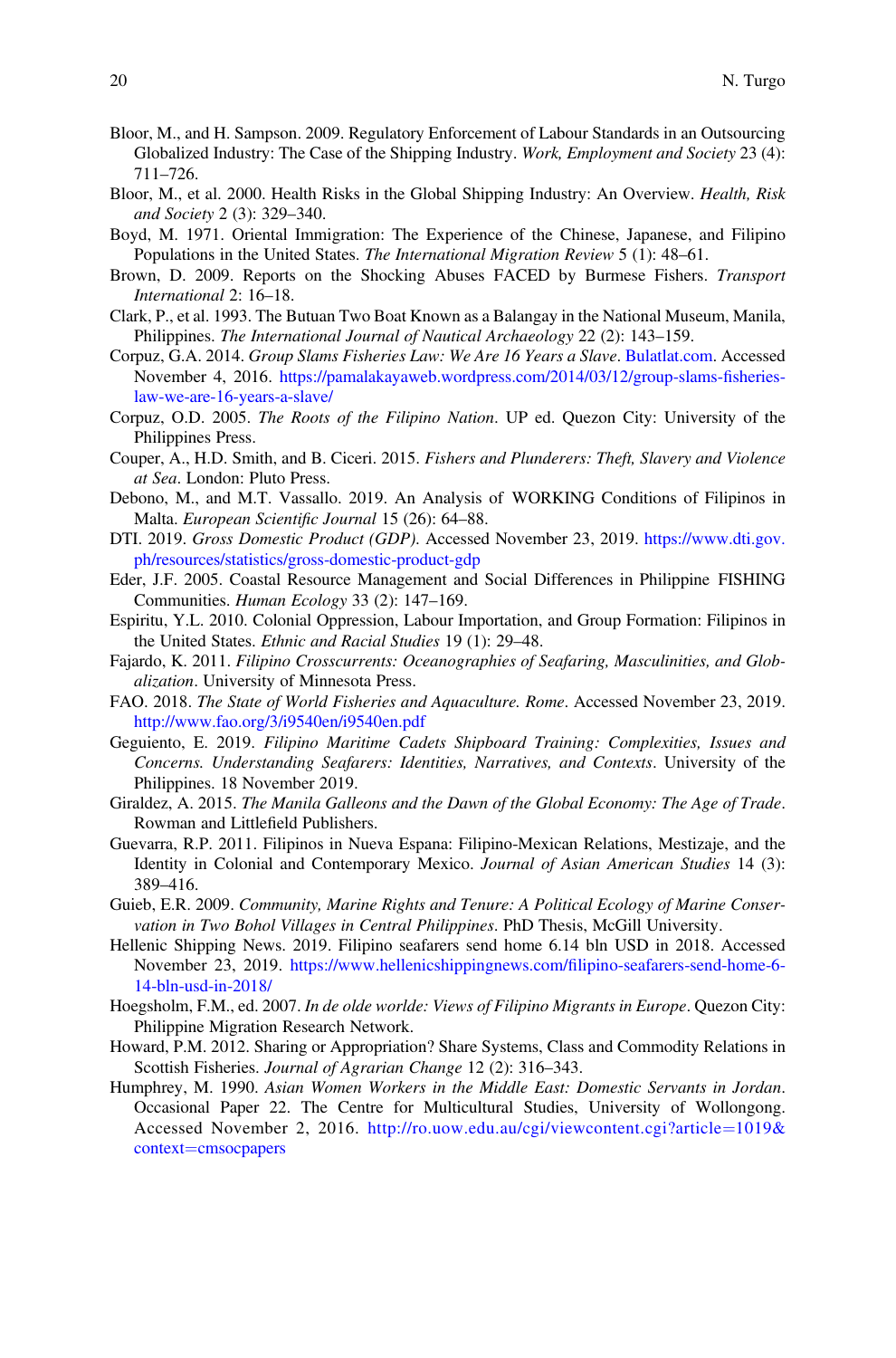- <span id="page-12-20"></span>Inquirer. 2013. Blacklist of Filipino Seafarers in European Ships Feared. Accessed November 24, 2019. [http://globalnation.inquirer.net/95057/blacklist-of-](http://globalnation.inquirer.net/95057/blacklist-of-filipino-seafarers-in-european-ships-feared)filipino-seafarers-in-european[ships-feared](http://globalnation.inquirer.net/95057/blacklist-of-filipino-seafarers-in-european-ships-feared)
	- -. 2019. 2018 Remittances Hit All-Time High. Accessed November 23, 2019. [https://](https://business.inquirer.net/265151/2018-remittances-hit-all-time-high) [business.inquirer.net/265151/2018-remittances-hit-all-time-high](https://business.inquirer.net/265151/2018-remittances-hit-all-time-high)
- <span id="page-12-3"></span><span id="page-12-1"></span>Kaur, A. 2016. Rethinking Philippine Labour Export. RSIS Commentary. No 284, pp.
- <span id="page-12-6"></span><span id="page-12-5"></span>Kurien, J. 1998. Small-Scale Fisheries in the Context of Globalization. Thiruvananthapuram: Center for Development Studies.
	- -. 2003. The Blessings of the Commons: Small-Scale Fisheries, Community Property Rights, and Coastal Natural Assets. In International Conference on Natural Assets. Philippines, January: Tagaytay City.
- <span id="page-12-8"></span>Mangahas, M. 2000. Managing Luck and Negotiating Change: Ethnographies of Fishing and Sharing in the Philippines. PhD Thesis. University of Cambridge.
- <span id="page-12-7"></span>Mangahas, M.F. 1993. Mataw, amung nu rayon, anitu (man, the Fish of Summer, and the spirits): an Ethnography of Mataw Fishing in Batanes. University of the Philippines.
- <span id="page-12-21"></span>Manila Bulletin. 2019. Filipino Seafarers in Trouble as PH's Maritime Education Fails to Meet Int'l Standard, EU Warns. Accessed November 24, 2019. [https://news.mb.com.ph/2019/06/04/](https://news.mb.com.ph/2019/06/04/filipino-seafarers-in-trouble-as-phs-maritime-education-fails-to-meet-intl-standard-eu-warns/) fi[lipino-seafarers-in-trouble-as-phs-maritime-education-fails-to-meet-intl-standard-eu-warns/](https://news.mb.com.ph/2019/06/04/filipino-seafarers-in-trouble-as-phs-maritime-education-fails-to-meet-intl-standard-eu-warns/)
- <span id="page-12-12"></span>MARINA. 2013. The Philippine Maritime Industry: Prospects and Challenges in 2013 and Beyond. Accessed November 3, 2016. [http://www.marina.gov.ph/reports/other\\_reports/](http://www.marina.gov.ph/reports/other_reports/Philippine%20Maritime%20Industry.Prospects%20and%20Challenges.pdf) [Philippine%20Maritime%20Industry.Prospects%20and%20Challenges.pdf](http://www.marina.gov.ph/reports/other_reports/Philippine%20Maritime%20Industry.Prospects%20and%20Challenges.pdf)
- <span id="page-12-0"></span>-. 2015. Maritime Philippines Agenda. Accessed November 3, 2016. [http://www.marina.](http://www.marina.gov.ph/transparency/plans&prog/Maritime%20Philippines%20Agenda.pdf) [gov.ph/transparency/plans&prog/Maritime%20Philippines%20Agenda.pdf](http://www.marina.gov.ph/transparency/plans&prog/Maritime%20Philippines%20Agenda.pdf)
- <span id="page-12-17"></span>McKay, S. 2007. Filipino Sea Men: Constructing Masculinities in an Ethnic Labour Niche. Journal of Ethnic and Migration Studies 33 (4): 617–633.
- <span id="page-12-2"></span>Mercene, F.L. 2007. Manila Men in the New World: Filipino Migration to Mexico and the Americas from the Sixteenth Century. Quezon City: University of the Philippines Press.
- <span id="page-12-13"></span>Oishi, N. 2005. Women in Motion: Globalization, State Policies, and Labour MIGRATION in Asia. Stanford: Stanford University Press.
- <span id="page-12-9"></span>OXFAM. 2014. Rebuilding Fishing Communities and Fisheries: Post-Haiyan Reconstruction in the Philippines. Joint Agency Briefing Note. Accessed November 4, 2016. [https://www.oxfam.](https://www.oxfam.org/sites/www.oxfam.org/files/bn-fisheries-reconstruction-philippines-recovery-1200214-en.pdf) org/sites/www.oxfam.org/files/bn-fi[sheries-reconstruction-philippines-recovery-1200214-en.](https://www.oxfam.org/sites/www.oxfam.org/files/bn-fisheries-reconstruction-philippines-recovery-1200214-en.pdf) [pdf](https://www.oxfam.org/sites/www.oxfam.org/files/bn-fisheries-reconstruction-philippines-recovery-1200214-en.pdf)
- <span id="page-12-14"></span>Parrenas, R.S. 2015. Servants of Globalization: Migration and Domestic Work. Stanford: Stanford University Press.
- <span id="page-12-4"></span>Philippine Statistics Authority. 2017. PSA Conducts Quarterly Commercial and Municipal/Inland Fisheries Surveys. Accessed November 3, 2016. [http://nap.psa.gov.ph/pressreleases/2015/PR-](http://nap.psa.gov.ph/pressreleases/2015/PR-CTCO-SS-201507-02_fisheries.asp)[CTCO-SS-201507-02\\_](http://nap.psa.gov.ph/pressreleases/2015/PR-CTCO-SS-201507-02_fisheries.asp)fisheries.asp
- <span id="page-12-10"></span>Pocock, N., et al. 2018. Occupational, Physical Sexual and Mental Health and Violence Among Migrant and Trafficked Commercial Fishers and Seafarers from the Greater Mekong Subregion (GMS): Systematic Review. Global Health Research and Policy 3 (28): 1–13.
- <span id="page-12-15"></span>Rodriguez, R. 2010. Migrants for Export: How the Philippine State Brokers LABOR to the World. University of Minnesota Press.
- <span id="page-12-11"></span>Ross, N. 2015. Understanding the Fishing 'Community': The Role of Communities of the Mind. Sociologia Ruralis 55 (3): 309–324.
- <span id="page-12-18"></span>Salvosa, F. 2015. Philippine Struggles with Unemployment Despite Economic Growth. Financial Times. Accessed November 3, 2016. [http://www.cnbc.com/2015/09/01/unemployment-in-phil](http://www.cnbc.com/2015/09/01/unemployment-in-philippines-an-issue-despite-rapid-economic-growth.html) [ippines-an-issue-despite-rapid-economic-growth.html](http://www.cnbc.com/2015/09/01/unemployment-in-philippines-an-issue-despite-rapid-economic-growth.html)
- <span id="page-12-19"></span><span id="page-12-16"></span>Sampson, H. 2005. Left High and Dry? The Lives of Women Married to Seafarers in Goa and Mumbai. Ethnography 6 (1): 61–85.
	- ———. 2013. International Seafarers and Transnationalism in Twenty-First Century. Manchester: Manchester University Press.